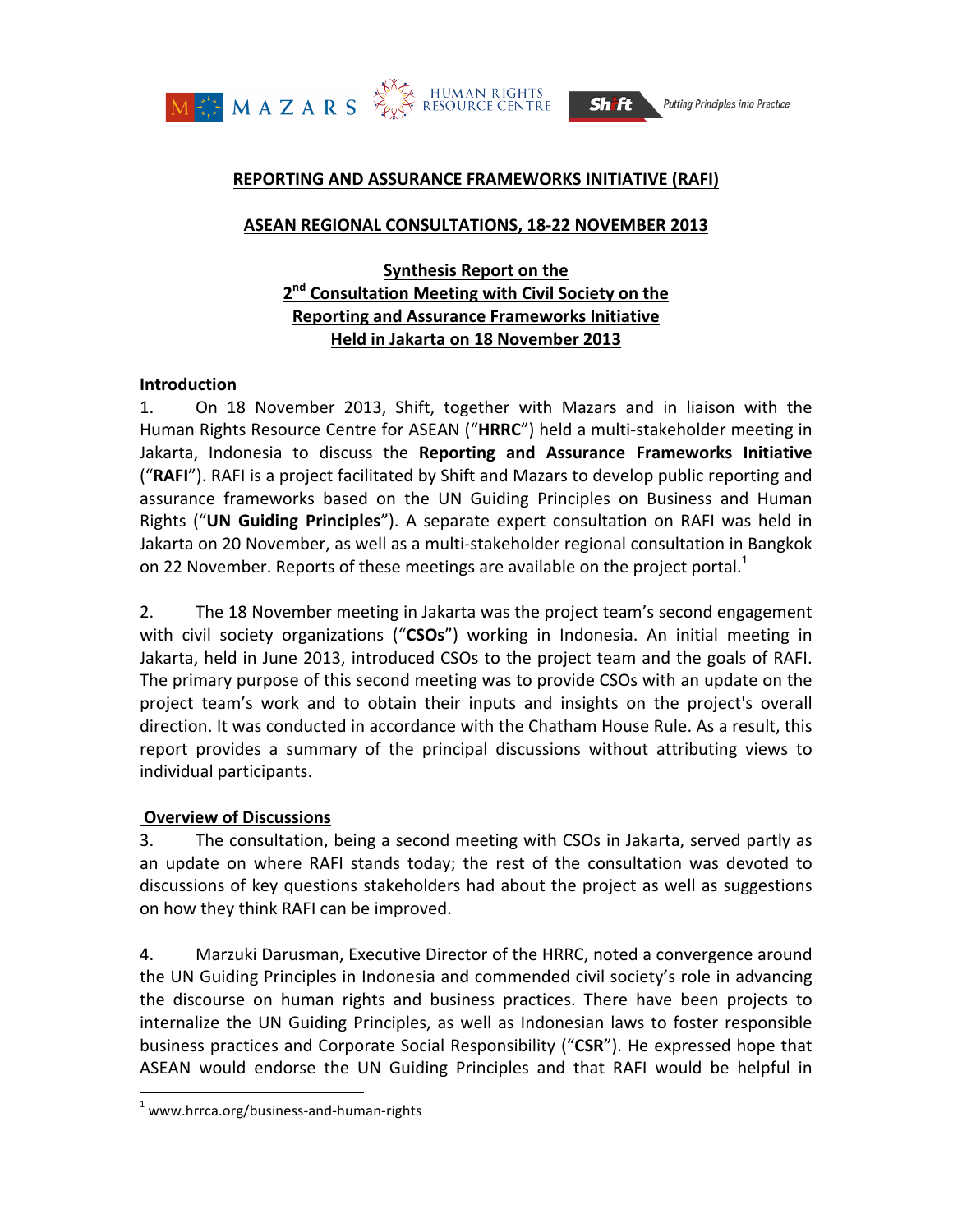providing a reference point for national governments that wish to adopt the UN Guiding Principles and pass regulations that will enable companies to look at their business practices in order to align them with the UN Guiding Principles.

5. Caroline Rees, President of Shift, gave an update on RAFI on behalf of the project team. She highlighted RAFI's role in addressing the question of how a company can know and show that, in practice, it is respecting human rights. There is an increasing array of requirements and pressures on companies to report on their human rights practices  $-$  from regulators, stock exchanges, investors and other stakeholders; however, there is no clarity on what good reporting looks like. The goal of the reporting framework would be to support companies in developing reports that are both meaningful for stakeholders to read and, at the same time, viable for companies to provide.

6. Some participants asked if the assurance framework would use national legislation as a basis for measuring compliance. This was seen as problematic in areas where governments had not implemented their obligations under human rights treaties, such as in regard to migrant workers. Other participants highlighted the variation in standards applied by different companies. Some noted that Malaysian and Indonesian companies had withdrawn from the Roundtable on Sustainable Palm Oil and set up parallel Malaysian and Indonesian initiatives. Moreover, citing as an example the pledge of Asia Pulp and Paper to refrain from operating new plantations in original forests, participants wondered if the assurance of company compliance with their promises was too difficult to execute.

7. The project team clarified that the aim of the frameworks was not to be jurisdiction-specific: naturally compliance with domestic human rights-related laws would be an important component, but the framework would go beyond this to look at respect for human rights as recognized in international law.

8. The project team also noted that the assurance framework would include provisions regarding the competence required of persons assuring company reports. Comments by participants on the challenges of assurance in this field pointed in part to the need for stakeholder engagement and other means through which assurance providers could seek feedback and verification from stakeholders outside the company.

9. Discussions regarding the garment industry highlighted how some brand companies had agreed to ensure fair labor conditions only after they were pushed to do so by public opinion. This raised questions as to who would or could initiate the assurance process.

10. The project team noted the distinction between social audits of individual factories, and the kind of assurance envisaged under RAFI. The aim of the assurance

Synthesis Report: 2nd Consultation Meeting with Civil Society on RAFI Jakarta, 18 November 2013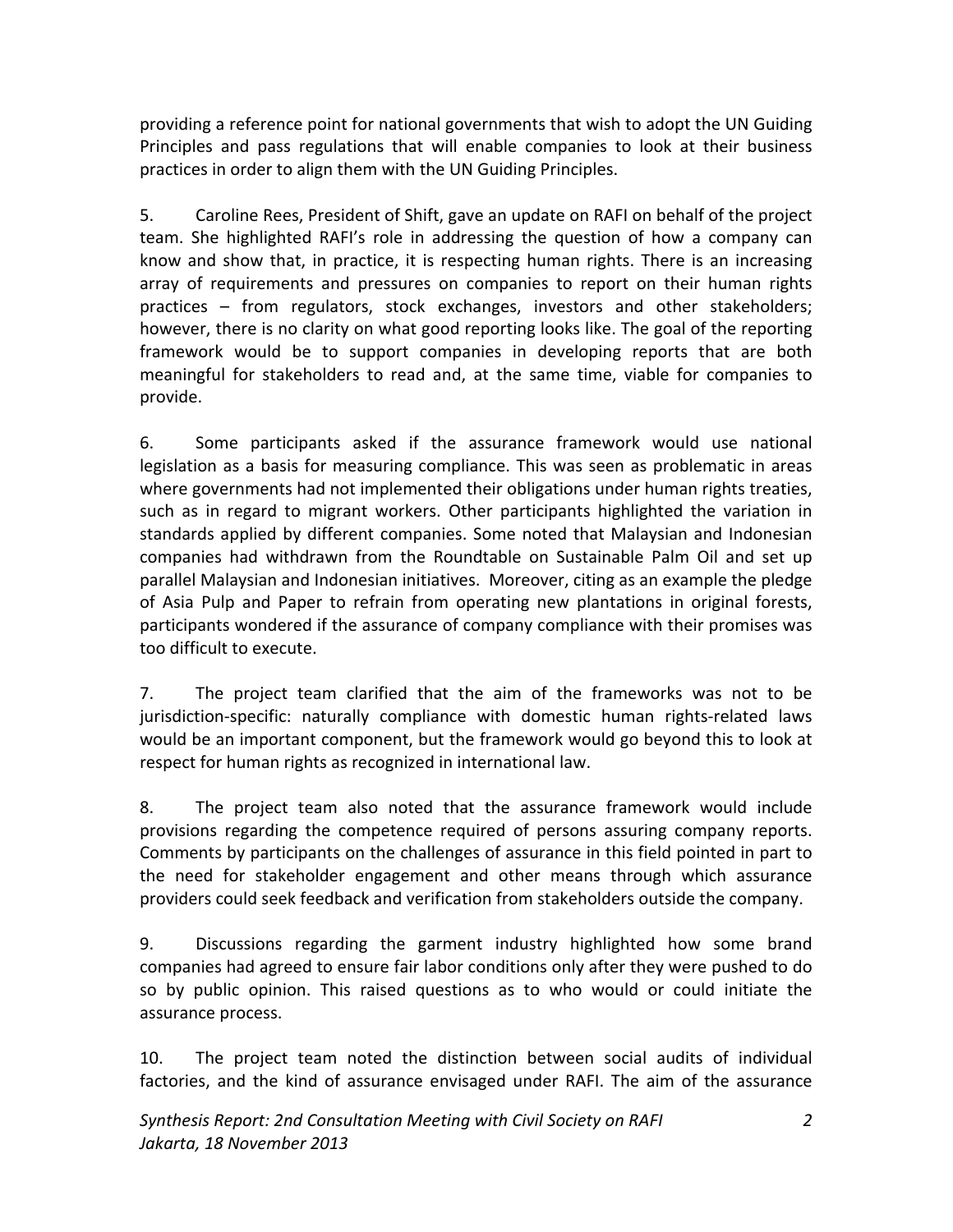framework would not be to audit compliance with a standard, but to assure and validate whether a company's report reflects its actual practices. It anticipated that a company would have a report on how it addresses human rights risks, and that an independent assurer could then look at the report to see whether it is a fair representation of its practices. 

11. Participants also inquired whether the project would take into account practices in a company's supply chain. In the garment industry in Indonesia, for instance, it was noted that suppliers currently look at the buyers as the main 'policy makers'. However, buyers had their own codes of conduct, which often varied, and made it harder to press for consistent minimum standards.

12. There was discussion of how the reporting framework could include meaningful questions to companies about how they drive respect for international human rights standards through their supply chains, including any necessary support to build suppliers' capacity. Some participants highlighted the important role of buyers/brands in pushing for sustainable solutions to the problems found through audits.

13. The group asked who would determine whether or not human rights violations had been committed and what the punishment would be if a company did not comply with human rights standards. For instance, could banks refuse to provide loans? The project team noted the risks of assurance providers becoming the arbiters of such questions, rather than government authorities or courts of law. The project's focus was therefore on trying to find the right kinds of questions for companies to be asking and answering, as well as empowering their stakeholders to have informed conversations about a company's practices. Readers of company reports might use the reporting framework as a benchmark against which to evaluate company reports: it could serve as a catalyst to request more information from enterprises. The framework could also empower investors and lenders to have more informed conversations with companies and then draw their own conclusions. This could indeed create some positive incentives for improved business practices.

# **Group Discussion**

14. The project team asked the group to consider two issues in particular as regards human rights reporting: 1) quantity of information, and 2) reporting on process versus outcomes. 

15. Regarding the quantity of information to be reported, the project team suggested that it would not be workable for companies, especially those with large operations, to report on all of their activities in relation to all human rights issues. Furthermore, giving large quantities of such information to stakeholders was not necessarily meaningful. This raised the question: *What is the most meaningful information for companies to report on?* For example, should companies focus their

Synthesis Report: 2nd Consultation Meeting with Civil Society on RAFI Jakarta, 18 November 2013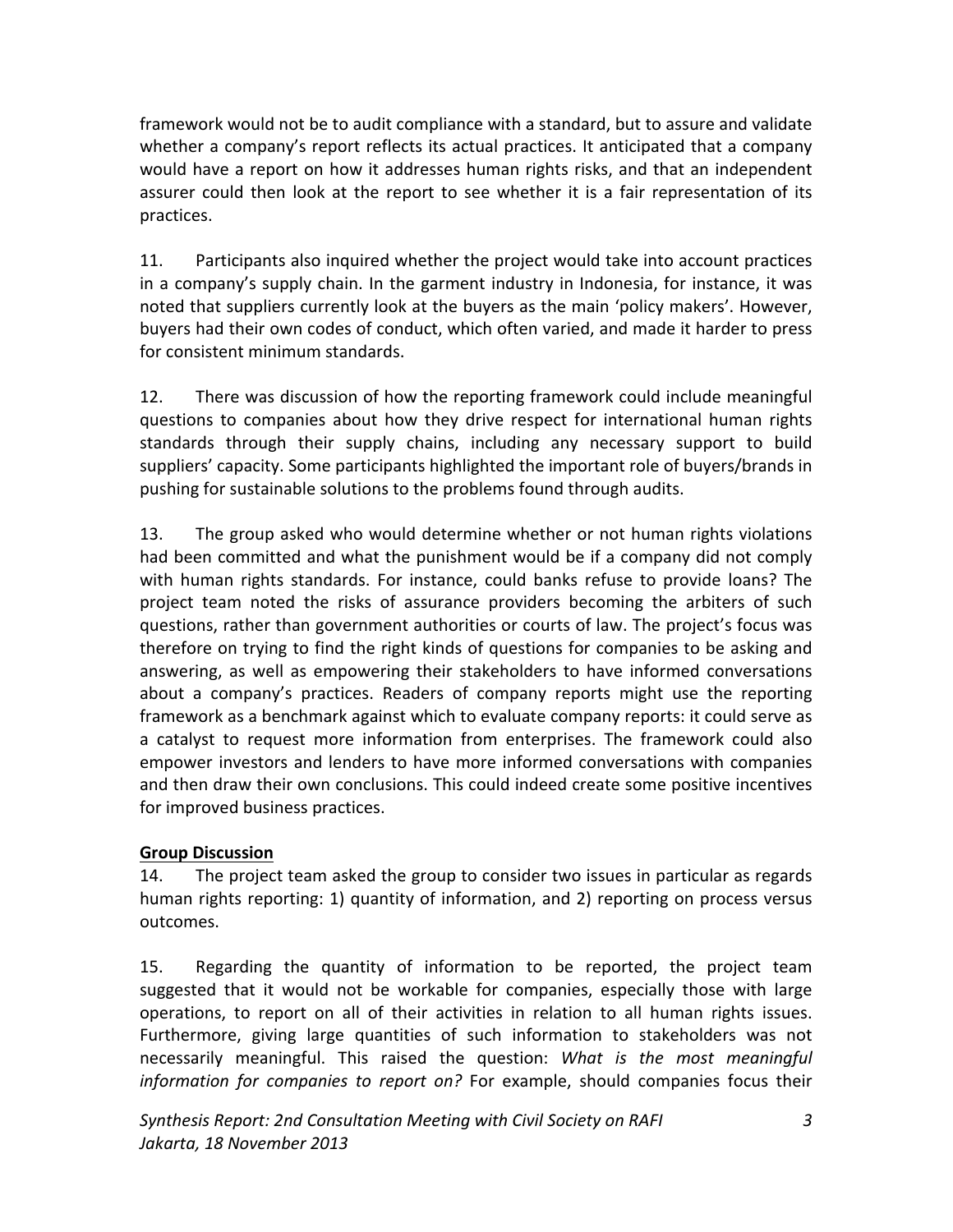reports on operations that are of high-risk because of their geographic location or products?

16. Regarding the question of reporting on process and/or outcomes, the project team pointed to two key factors: first, that the purpose of the UN Guiding Principles was to enable the improvement of outcomes – meaning, reduced impacts on human rights; second, the UN Guiding Principles focused on processes companies could put in place to achieve those improvements. It seemed natural that the reporting framework would ask companies to describe their processes for managing and preventing human rights risks. The more challenging question was how far the framework could push for reporting on outcomes as well, given the inherent limitations on an exercise in self-reporting. This raised the question: *How far should RAFI be pushing companies to report actual outcomes that result from their processes?*

# *Questions for Group Discussion*

- 1. What areas of human rights performance should company reporting focus on?
- a. Highest risk areas of operations?
- b. Human rights most typically at risk?
- c. Human rights most typically at risk within the highest risk areas of operation?
- d. Others?

2. What should be the balance between reporting on process and reporting on human rights impacts/outcomes?

# Group 1

17. The first group suggested including in the report information on the company's impacts on vulnerable groups, such as women, persons living with HIV/AIDS, children, migrant workers, refugees and minorities. The group believed that it would be meaningful to include information relating to discrimination in relation to workers rights, including wages, job security, health, occupational health, safety, and freedom of association. Additionally, information on how employers integrate issues of indigenous peoples rights—in terms of natural resources, land rights, clean water, and job opportunities—would be helpful. Lastly, the group would like the reports to reflect how effective the company's grievance channels are.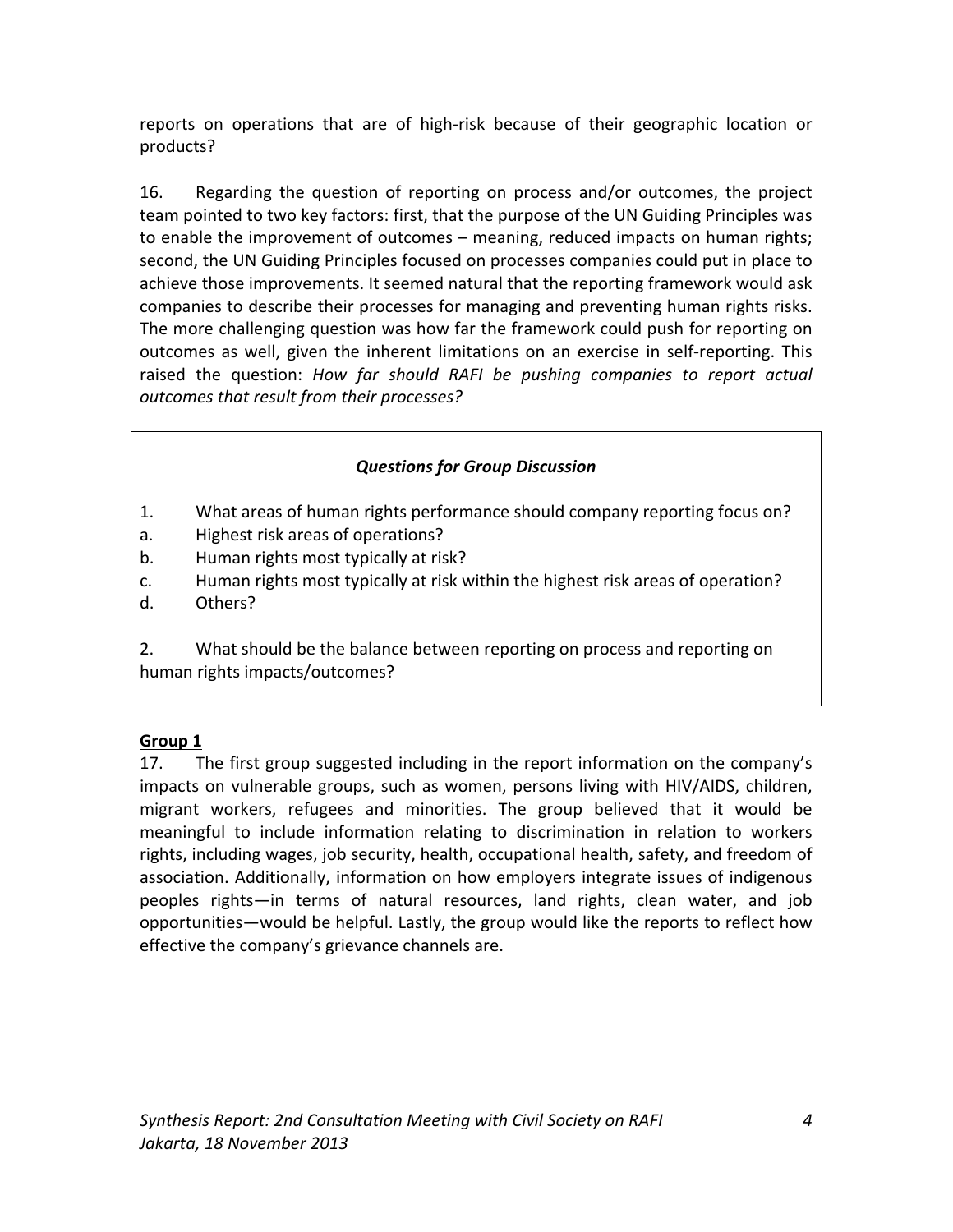# **Group 2**

18. The group expressed doubts about the initiative, saying that, whether or not the framework will be used ultimately depends on the good will of the company. The "dirtier" companies are those that will be less willing to use the process.

19. In terms of information that the reports should focus on, the group observed that there are environments where the risk for human rights violations is higher, for instance, in areas where there are weaker regulations. For this reason, the criteria should be based on areas where the risks of human rights abuse are higher. These criteria, however, should not be for the company to decide. Perhaps, the group said, there could be a mechanism for rights-holders, e.g., trade unions and indigenous peoples, to be engaged in defining what they feel should be reported on.

### **Group 3**

20. The third group noted that indicators should identify high risk and high impact human rights concerns. The reports should contain information on the impact of the company's operations on labor and staff, impact on the community (including vulnerable groups), and the impact of the supply chain. They noted that some companies only report what they are doing, but not the practices of suppliers—who could be violating human rights. The group also suggested reporting on the company's compliance with standards set in international conventions signed by the company's home country and country of operation. Also, there may be a need to tailor indicators according to industry or sector, as different sectors would have different high-risk areas. Lastly, the group said that the reports should contain information on whether the company uses the services of security forces.

21. With regard to increasing the motivation for companies to report their human rights practices, the group said that there was a need to link human rights to the market so that respect for human rights is seen as profitable: for example, reporting could be a requirement for publicly-traded companies and a pre-condition for loans. Universities could also contribute by setting up a centre that would help human rights reporting continuously develop.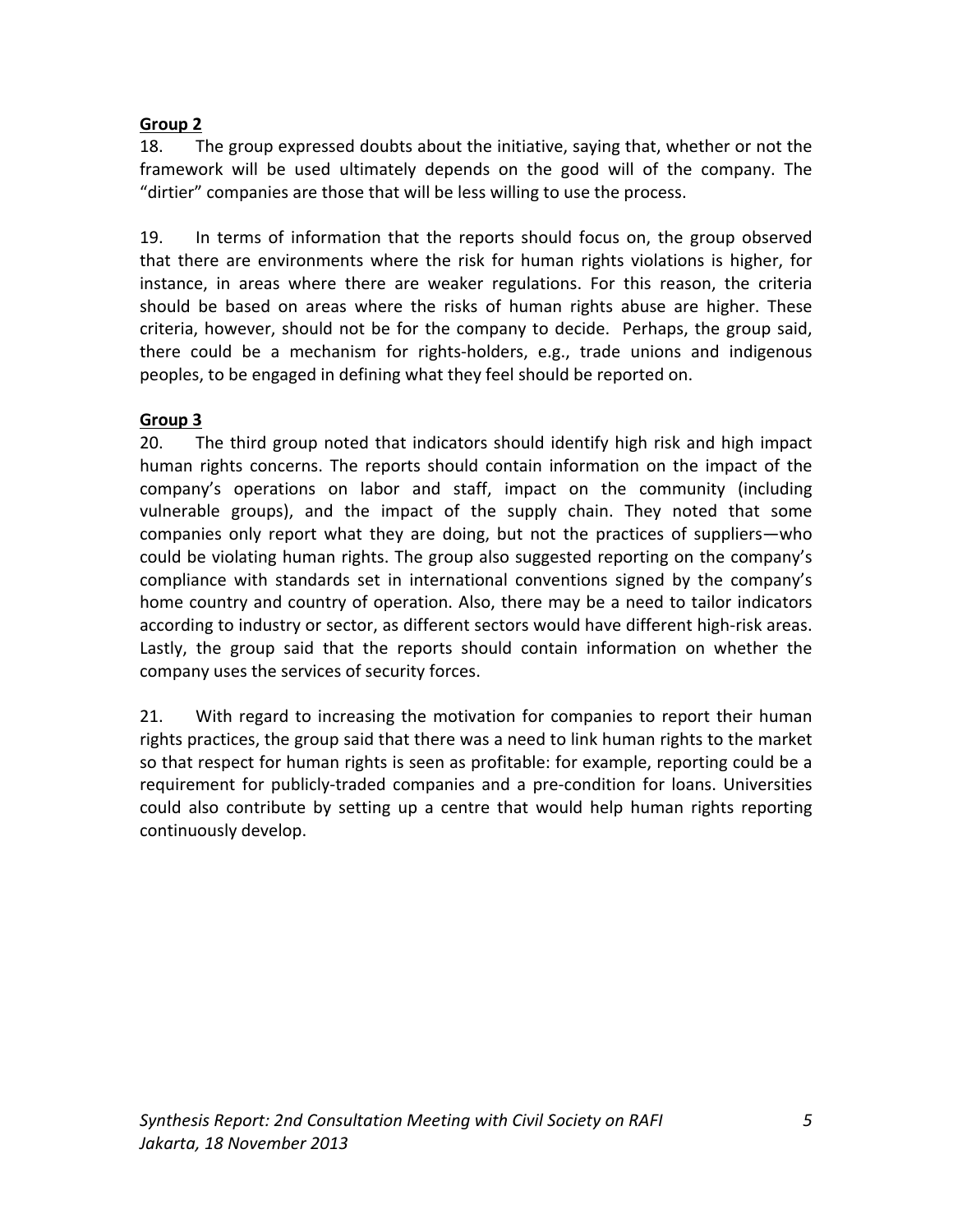### **Group 4**

22. Group Four noted that land grabbing is one of the most important issues in Southeast Asia and that it concerns companies engaged in industries such as mining and agri-business. They raised the question of whether the reporting and assurance frameworks could be retroactive and cover a company's past activities that violated the rights of communities. This might include reporting on current legal actions that related to past abuses. Similar to previous groups, this group also suggested that companies report the practices of their supply chains and provide a degree of transparency that would allow final buyers/retailers of products and normal citizens to "follow the flow" of money. 

23. In cases of violations of rights, the group asked whether there would be a mechanism that would allow or facilitate legal action. National Commissions on Human Rights, for instance, could be more empowered to initiate legal actions based on these reports, along the lines of what happened in regard to one Thai company in Myanmar.

24. The group, while accepting that the process is a form of self-regulation, inquired as to how this framework would differ from voluntary CSR reporting. They also asked how this framework could be synchronized with the Global Reporting Initiative ("GRI") and Voluntary Principles on Security and Human Rights ("VPSHR"). The group also sought clarification as to how independence of assurance providers would be guaranteed. 

# **Responses and Conclusion**

25. The project team noted that there were on-going discussions with GRI to look at dovetailing the framework with the G4 standard. In relation to the VPSHR, the project team was alert to the need to avoid reducing the space for issue-specific initiatives. RAFI was therefore focusing on questions that would provide a broad base of reporting for all companies, but leave room for companies to add benchmarks from other initiatives to supplement this framework.

26. With regard to the process being voluntary, the project team emphasized that, if RAFI is done well, those that have the mandate might chose to adopt the frameworks. The UN Guiding Principles are referred to in legislation and in court cases. Perhaps, in the future, regulators will refer to the frameworks.

27. The project team noted the project's starting assumption that reporting and assurance should include a company's business relationships, and how it addresses human rights risks linked to its products or services through those relationships. This would mean reporting on how it manages risks in relation to its supply chains, but also  $$ depending on the company  $-$  business customers, joint venture partners, and even relationships with government.

Synthesis Report: 2nd Consultation Meeting with Civil Society on RAFI Jakarta, 18 November 2013